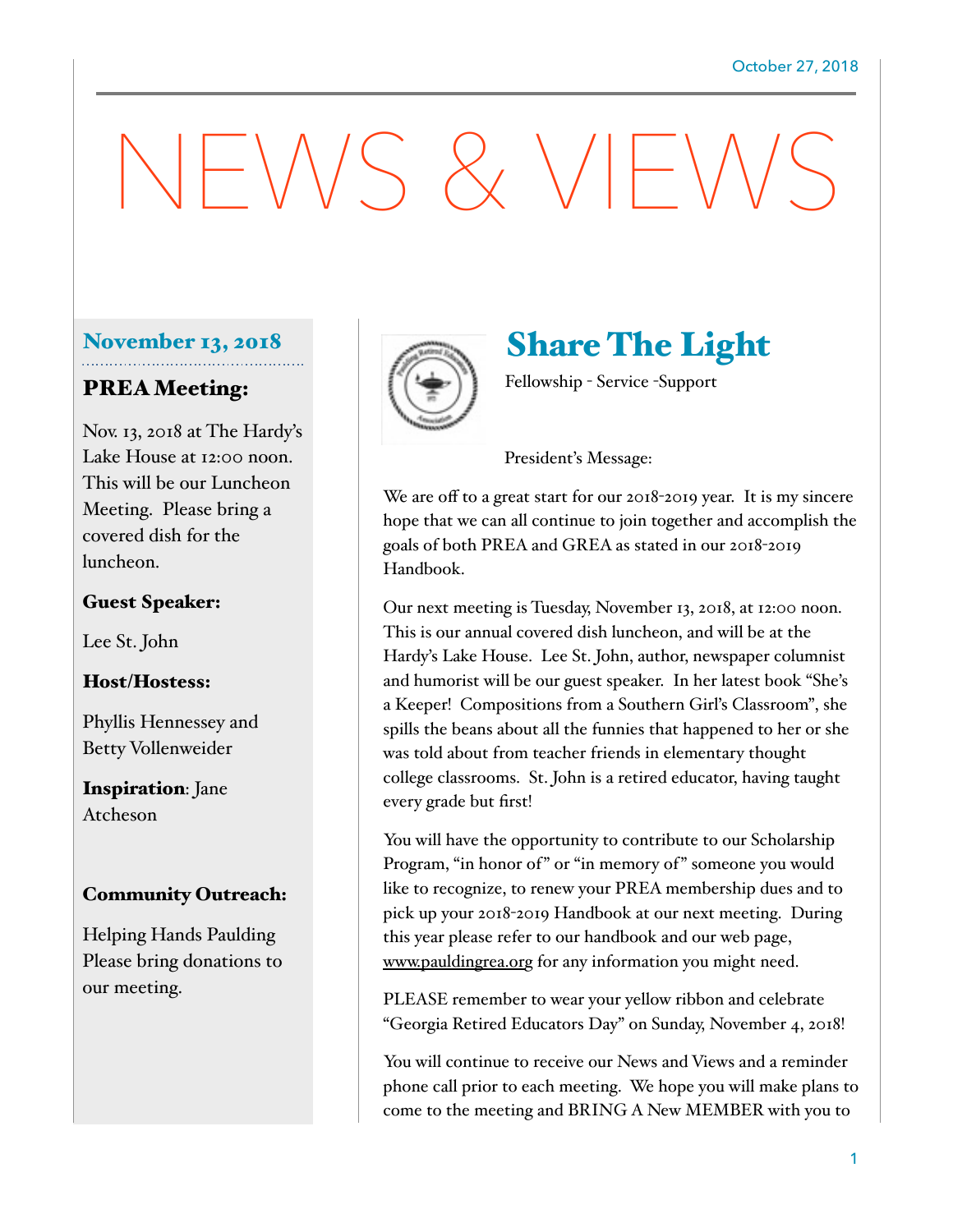# Please Remember:

All PREA members are invited to work with the Scrapbook Committee. No Experience Required! Contact Betty Vollenweider.

New PREA Handbooks are ready for pick-up at the November meeting if you missed the Sept. meeting!

President's Goal: \$200.00 or more to Share the Light Humanitarian project of Children's Healthcare of Atlanta.

Community Outreach:

Helping Hands of Paulding

enjoy the fellowship with each other and to work together toward our "service and support" activities.

I look forward to seeing you on November 13, at the Hardy's Lake House located on the corner of Lake Road and Hardy Path. Don't forget your signature example of the culinary arts!!!!

Barbara Cohran 770-445-3006 babscc@gmail.com



Please donate to the PREA Scholarship Fund to help other teachers continue their work in Educating the students of Paulding County. For more information about the Scholarship Fund or to donate contact Susan Lester at [zesu45@comcast.net](mailto:zesu45@comcast.net)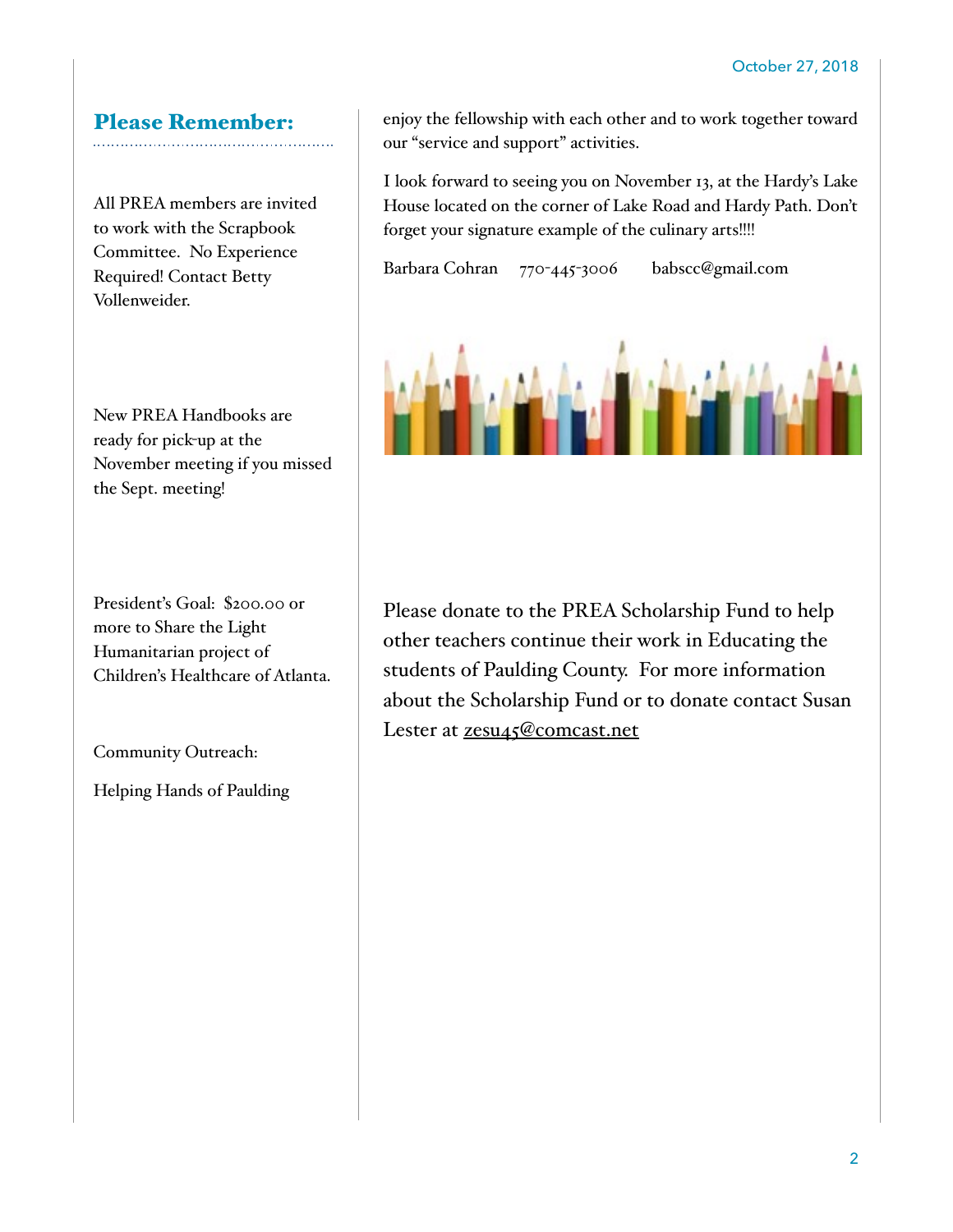



Alan Daws one of the PREA Scholarship winners, Shared the Light with retired educators at the Sept. Meeting.



Celebrate "Georgia Retired Educators Day" on Sunday, November 4, 2018!